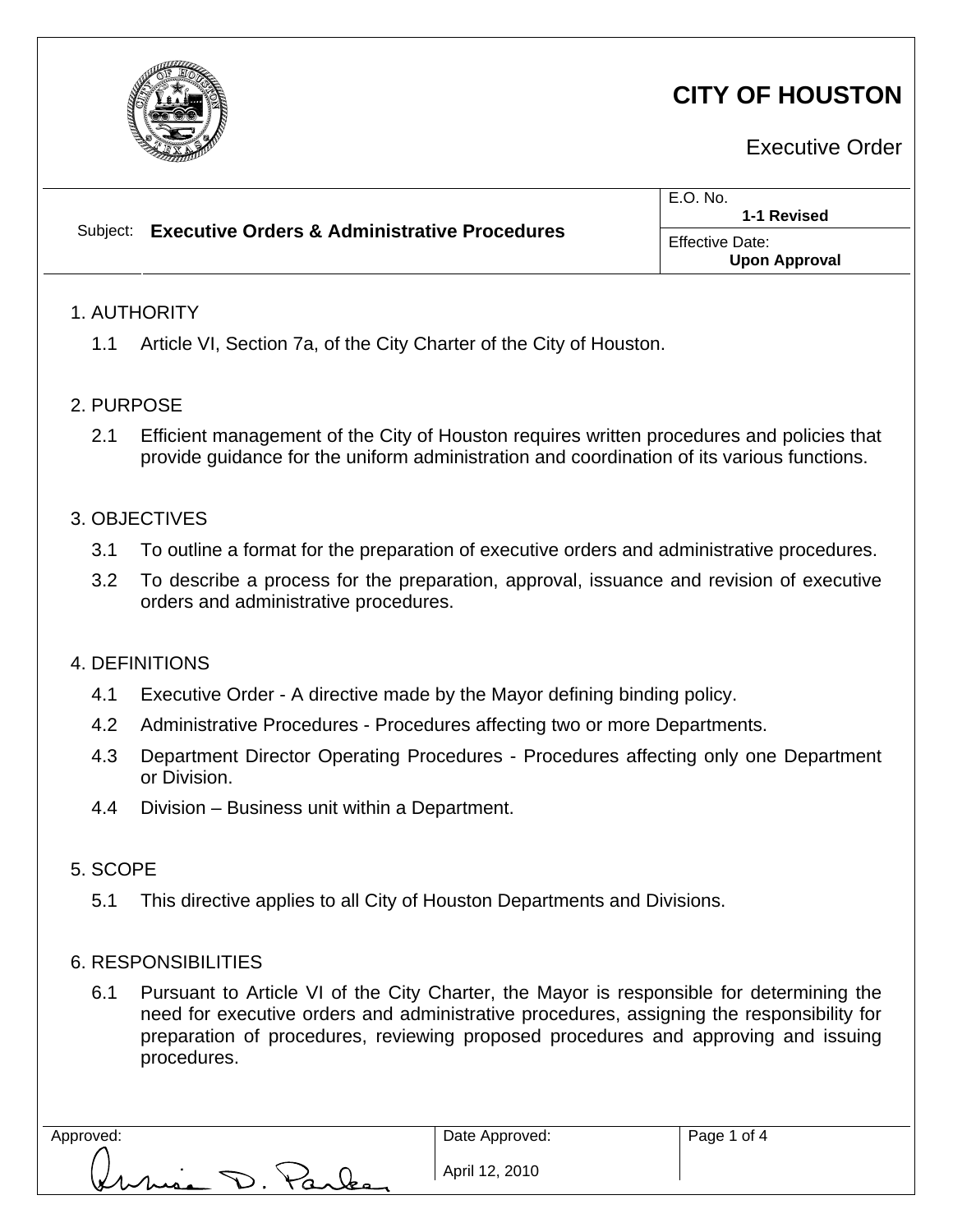- 6.2 The Departments are responsible for indicating the need for an administrative procedure and making a recommendation to the Mayor.
- 6.3 The Director of Administrative and Regulatory Affairs (ARA) is responsible for monitoring, indexing, reviewing, formatting, publication and distribution of executive orders, administrative procedures and change notices.
- 6.4 Should a department choose to maintain an Administrative Policies and Executive Orders manual, they are responsible for keeping it up-to-date by inserting change notices and approved revisions.

# 7. PROCESS

i<br>I

- 7.1 Executive Order
	- 7.1.1 Preparation
		- 7.1.1.1 The Mayor will indicate the need for an executive order and assigns the responsibility for drafting the order.
		- 7.1.1.2 Those responsible for drafting the executive order shall submit the written draft of the executive order to the Director of the ARA Department.
		- 7.1.1.3 ARA reviews the draft executive order for such factors as consistency, clarity and format.
		- 7.1.1.4 ARA prepares the final draft of the procedure in the prescribed format and assigns an index number.
		- 7.1.1.5 Prior to submitting to the Mayor for signature, ARA shall ensure that Legal has the opportunity to review and provide assistance as appropriate.
		- 7.1.1.6 The ARA Director shall present the final version of the order to the Mayor for signature, prior to its publication.

# 7.1.2 Issuance

- 7.1.2.1 ARA issues approved executive orders signed by the Mayor to all department directors.
- 7.1.2.2 Approved executive orders are posted on the City's website at <http://www.houstontx.gov/execorders.html>.
- 7.1.2.3 Notice of and/or distribution of executive orders within an individual department is the responsibility of the department director.
- 7.1.2.4 Executive orders remain in full force and effect until officially revised, superseded, or canceled in writing by the Mayor.
- 7.1.2.5 Original executive order documents shall be maintained by the Office of the Director, Administration & Regulatory Affairs Department.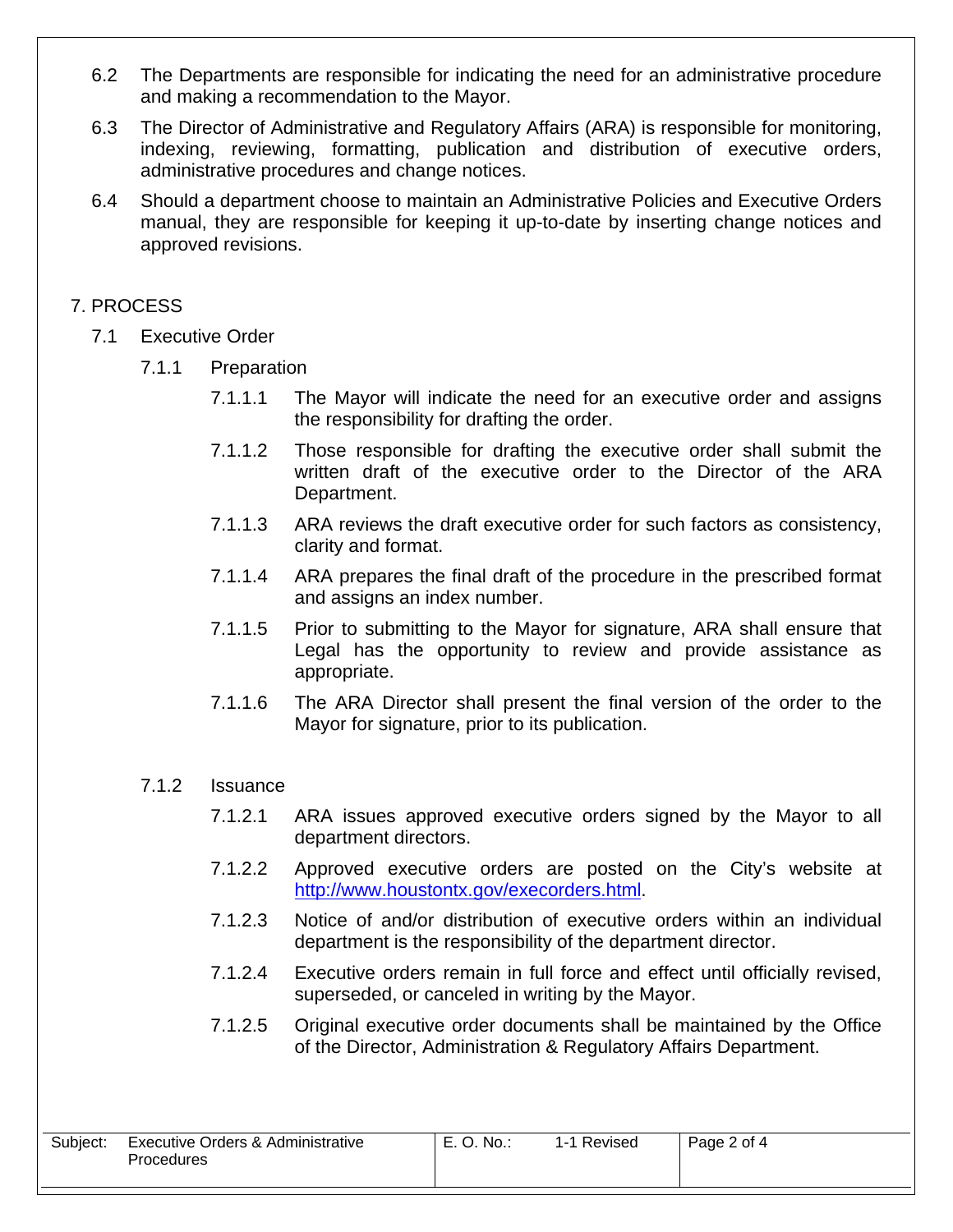- 7.1.2.6 At least one (1) copy of all executive orders issued hereunder shall be available for public inspection in the Office of the Director, Administration & Regulatory Affairs Department.
- 7.1.3 Revisions

i<br>I

- 7.1.3.1 Revisions to executive orders will be prepared and issued in accordance with the above procedures.
- 7.1.3.2 The ARA Department will issue an executive order change notice of all approved revisions to department directors.
- 7.2 Administrative Procedure
	- 7.2.1 Preparation
		- 7.2.1.1 The Mayor or a department director may indicate the need for an administrative procedure.
		- 7.2.1.2 The Mayor determines whether the procedure is required and assigns the responsibility for drafting the procedure to a department and/or a group of departments.
		- 7.2.1.3 The responsible department(s) submits the written draft procedure to the Director of the ARA Department.
		- 7.2.1.4 ARA reviews the draft procedure for such factors as consistency, clarity and format and ensures coordination with those departments that would be involved in implementing the procedure.
		- 7.2.1.5 Upon final approval of all relevant parties, ARA prepares the final draft of the procedure in the prescribed format and assigns an index number.
		- 7.2.1.6 ARA shall ensure that legal is given the opportunity to review the final draft procedure and offer assistance as appropriate prior to submitting to the Mayor for signature.
		- 7.2.1.7 The ARA Director shall present the final version of the procedure to the Mayor for signature, prior to its publication.

#### 7.2.2 Issuance

- 7.2.2.1 ARA issues approved administrative procedures signed by the Mayor to all department directors.
- 7.2.2.2 Approved administrative procedures are posted on the City's website at [www.houstontx.gov/adminpolicies.html.](http://www.houstontx.gov/adminpolicies.html)
- 7.2.2.3 Notice of and/or distribution of administrative procedures within an individual department is the responsibility of the director.
- 7.2.2.4 Administrative procedures remain in full force and effect until officially revised, superseded, or canceled in writing by the Mayor.

| Subject: | Executive Orders & Administrative | E. O. No.: | 1-1 Revised | Page 3 of 4 |
|----------|-----------------------------------|------------|-------------|-------------|
|          | Procedures                        |            |             |             |
|          |                                   |            |             |             |